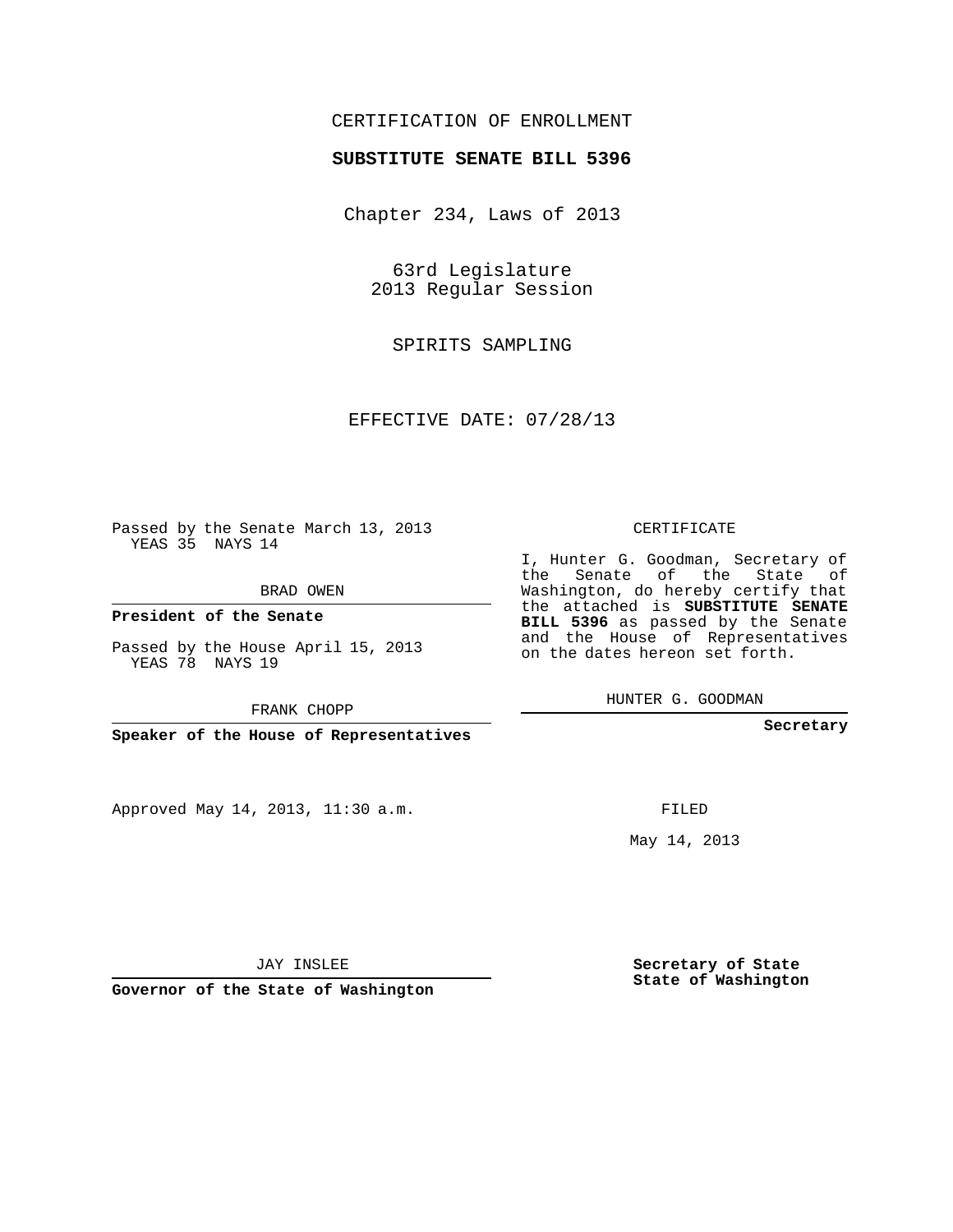# **SUBSTITUTE SENATE BILL 5396** \_\_\_\_\_\_\_\_\_\_\_\_\_\_\_\_\_\_\_\_\_\_\_\_\_\_\_\_\_\_\_\_\_\_\_\_\_\_\_\_\_\_\_\_\_

\_\_\_\_\_\_\_\_\_\_\_\_\_\_\_\_\_\_\_\_\_\_\_\_\_\_\_\_\_\_\_\_\_\_\_\_\_\_\_\_\_\_\_\_\_

Passed Legislature - 2013 Regular Session

## **State of Washington 63rd Legislature 2013 Regular Session**

**By** Senate Commerce & Labor (originally sponsored by Senators Hewitt, Holmquist Newbry, Conway, Kohl-Welles, Hatfield, Hobbs, Schoesler, Delvin, and Kline)

READ FIRST TIME 02/21/13.

 AN ACT Relating to limited on-premise spirits sampling; and adding a new section to chapter 66.24 RCW.

BE IT ENACTED BY THE LEGISLATURE OF THE STATE OF WASHINGTON:

 NEW SECTION. **Sec. 1.** A new section is added to chapter 66.24 RCW to read as follows:

 (1) The holder of a spirits retail license that is also a participant in the responsible vendor program, created under RCW 66.24.630, may provide, free or for a charge, single-serving samples of one-half ounce or less of spirits, and no more than a total of one and one-half ounces in spirits samples per person, for the purpose of sale promotion. Servers who provide spirit samples must hold a class 12 alcohol server permit. Sampling conducted under this section must be conducted in accordance with rules established for sampling activities in beer and wine specialty shops and grocery stores.

 (2) Sampling activities under this section are subject to RCW 66.28.305 and 66.28.040 and the cost of sampling under this section may not be borne, directly or indirectly, by any manufacturer, importer,